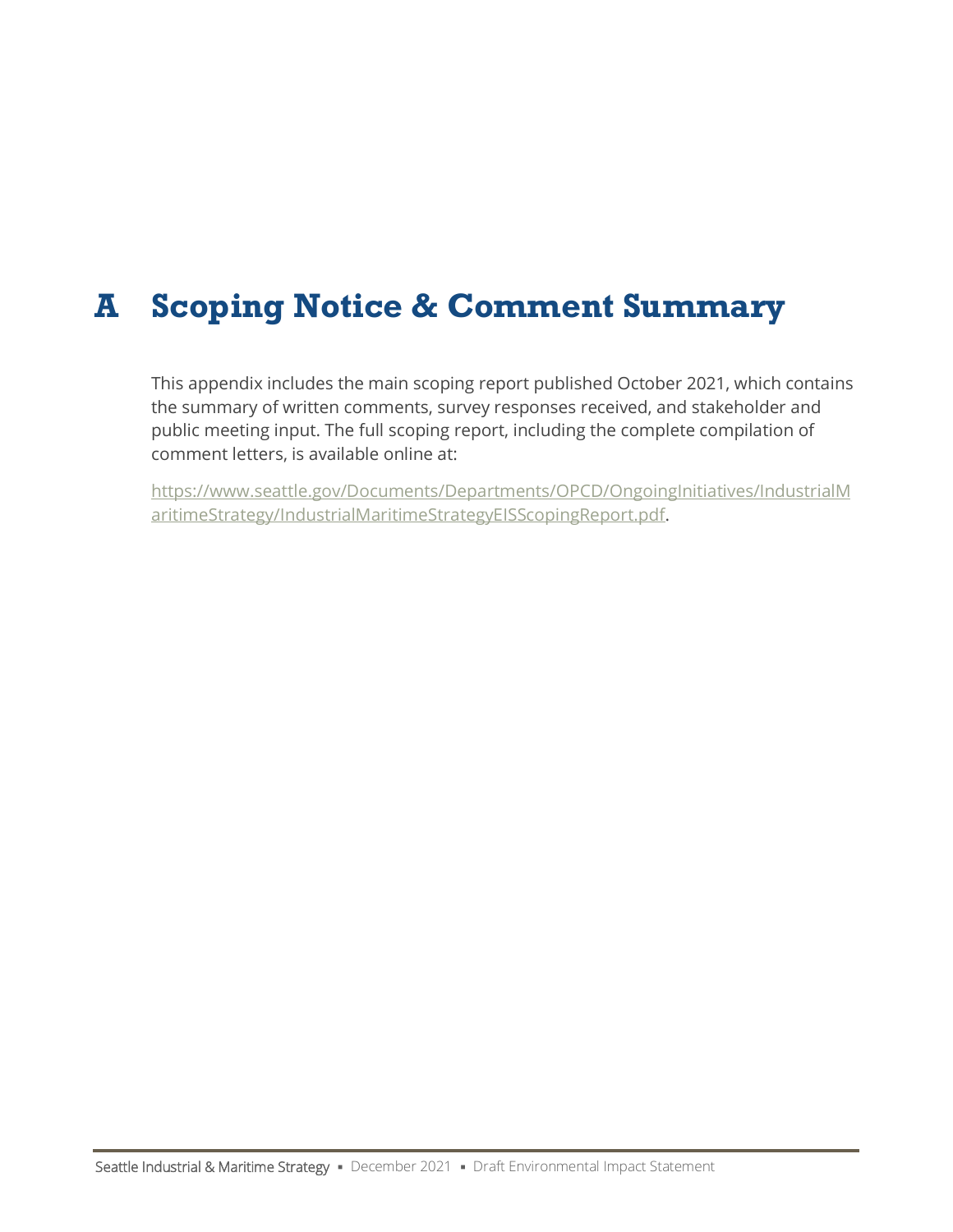# **Industrial and Maritime Strategy SCOPING REPORT**

# **Introduction**

Seattle has planned for maritime and industrial land uses primarily in Seattle's Greater Duwamish Manufacturing and Industrial Center (Duwamish MIC) and Ballard Interbay North Manufacturing Industrial Center (BINMIC).

With policies that are more than 35-years old, the City of Seattle is responding to changing trends with extensive stakeholder and community engagement and by studying a proposal to update its industrial and maritime policies and industrial zoning. The City of Seattle is evaluating that proposal and alternatives in an Environmental Impact Statement (EIS). Through the EIS the City will identify potential adverse impacts and possible mitigation.

## **Process**

The scoping period is the first step of the EIS process. This period is an opportunity for the public to tell the City what elements of the built and natural environment should be studied in the EIS and to provide feedback on the proposed alternatives for study. The Diagram below shows the steps in the EIS process from the scoping period to the issuance of the Final EIS.



### **Exhibit 1. EIS Process**

Source: BERK, 2021.

This scoping report summarizes comments received during the scoping process and the City's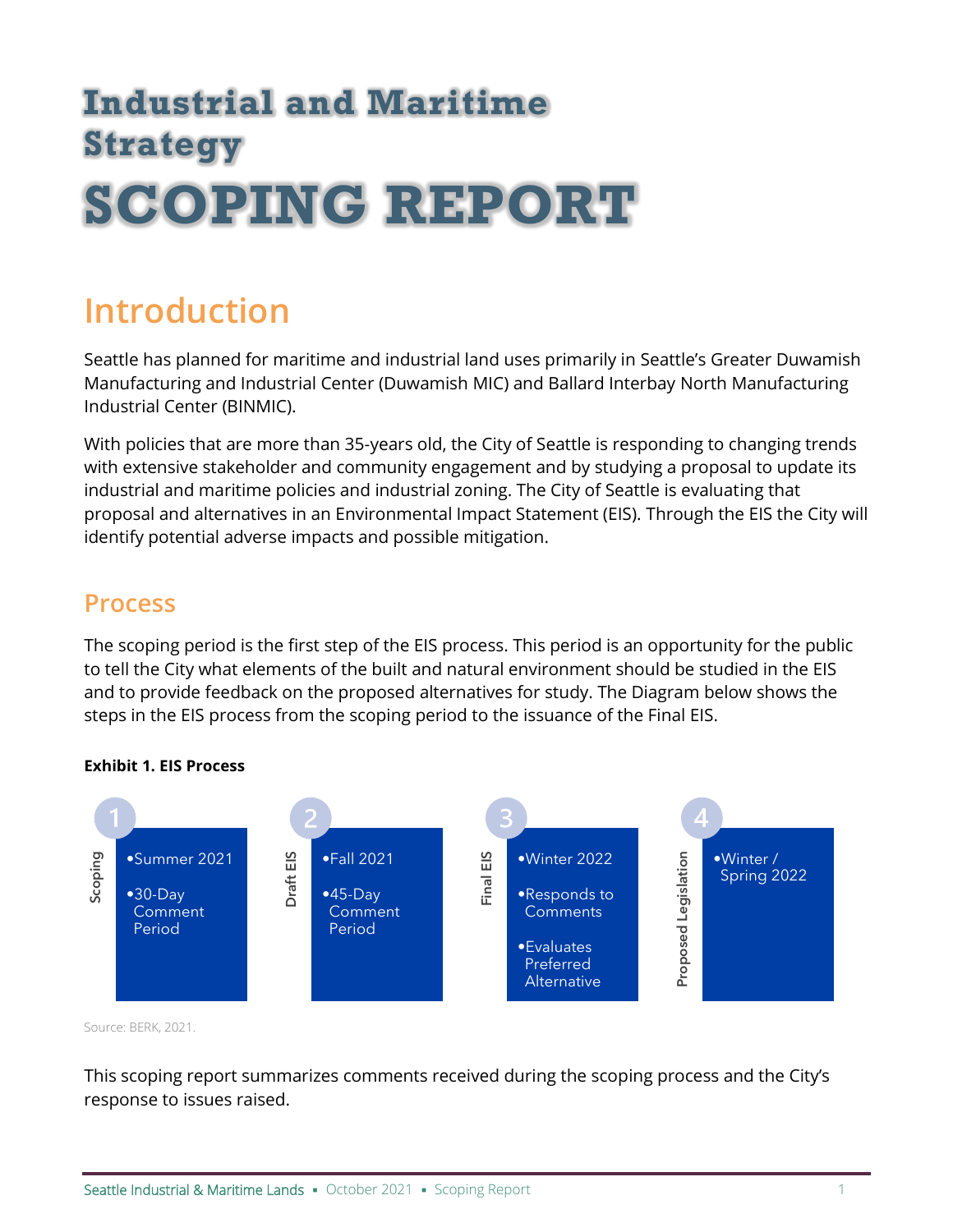To gather public and agency input into the scope of the EIS, the City issued a scoping notice on July 8, 2021. The notice was published in the Daily Journal of Commerce, the Seattle Department of Construction and Inspections Land Use Information Bulletin, emailed to agencies and interested parties, posted to the SEPA Register, and broadly disseminated through social media. City staff also held informational meetings with several stakeholder groups and organizations. OPCD requested written comments regarding the potential alternatives and elements of environment to be studied be submitted by August 9. In addition to the written comment opportunity, the City offered an online interactive story map and survey. The City also held two informational meetings in a virtual setting on July 21, 2021 at 9 am and July 26, 2021 at 6 pm.

The input received during the scoping period included:

- Written Comments: 105 commenters
- Survey: 46 participants
- Virtual meeting participants: 7 participants

# **Written Comments**

About 105 commenters provided written scoping comments. Most commenters were individuals; some represented governmental agencies, community groups, or property and business owners. Commenters are listed by name below. A summary of comments is provided that consolidates overlapping comments into themes. Original comments are included in their entirety in an Appendix A to this scoping report.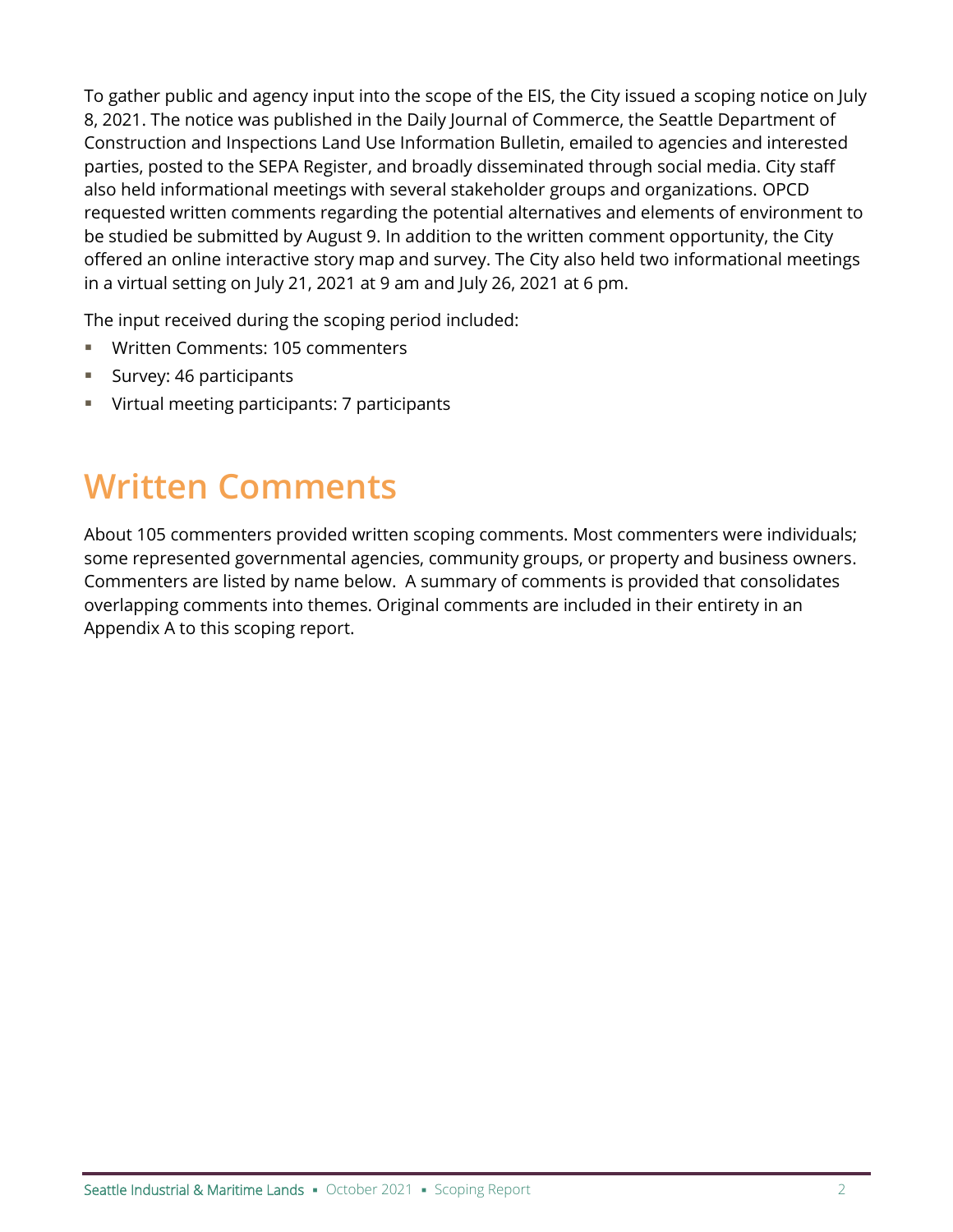#### **LIST OF COMMENTERS, BY LAST NAME**

Achak, Ramin Matthew Anane, Layla Aupperlee, Kathryn Bergquist, Carl Blanchette, Alexa Bleck, Patrick Bodnar, Jenni Boogie, TJ Burton, Kimberly Cannard, Matt Carow, Paul S Carow, Patricia C Chase, Mackenzie, Seattle Metropolitan Chamber of **Commerce** Clawson, Jessica M.: Pier One Clawson, Jessica M.: Port 106 LLC Corbin, Lisa, Seattle Sports Complex Foundation Creal, Case Cunningham, Elizabeth Curtis, Joshua, Washington State Ballpark Public Facilities District Dagg, Steve DeBiase, Sofia Dee, Kate Delman, Joel Dickinson, Anne Dickinson, Corey Dillon, Ann DiMartino, Janie and Nick Dubicki, Raymond Essa, Ameena Farid, M.T.E., P.E., Abdy Ffitch, Eric, Port of Seattle: Port Commission Ffitch, Eric, Port of Seattle: **Stakeholders** Fiorito, Dan Flanagan, Dani Frishholz, Christine Goldman, Shana

Grantham, Michele Greene, Marke Gryniewski, Bruce Hackleman, Rob Hadaway, Shelley Hammerberg, Rita Hedger, Dustin Hedrick, Josh R. Henzke, Len Herzog, Madeline, Vulcan Corporate Properties LLC: 2233 1st Avenue LLC Herzog, Madeline, Vulcan Corporate Properties LLC: Cedarstrand Properties LLC Hinthorn, Tim Howard, Lisa Dixon, Alliance for Pioneer Square Johnson, Kathleen, Historic South Downtown Kartchner, Dylan Katz, Andy Kelton, Megan Lau, Wayne Lavine, Josh Le, Nam Lewis, Elizabeth Lewis, Maggie and Bob Huppe Little, Jason Livingston, Robert, HomeStreet Bank M <quikwithquip@XXX.com> M <veloslug@XXX.com> MacQuarrie, Irvin Main, Bonnie Marti, Miranda, 350 Seattle Maritime Solutions Team McCone, Andy McCray, Glenn, Sports in Schools McFarlane, Matt McIntosh, Jennifer McNeill, Holly Menin, Andrea

Miller, Ashley Murdock, Vanessa, Seattle Planning Commission Murphy, Colleen Oaks, Stacy, Seattle Cruise **Control** Ossenkop, Alicia Peach, Allan Perry, Charles Pfeiffer, Baily, King County Department of Natural Resources & Parks Poledna, Aaron Quick, Natalie on behalf of NAIOP Richard K. Robinson, Kathryn Roy, Julie Parisio Scharrer, Christine Schwartz, Steve Seaverns, Glenn Shaffer, Brett Stafie, Kris Sundquist, Steve Tim Trohimovich, Futurewise Topp, Gina Tucker, Tarrance D., III Turcotte, Faye Turcotte, Joe Turner, Mark Underwood-Bultmann, Liz, Puget Sound Regional Council Vanderburg, Julie Vlasaty, Tina Wakefield, Jill Weagraf, Sarah Wesselhoeft, Conrad Westerlind, Linnea Williams, Dennis Wood, Maria Wood, Shawn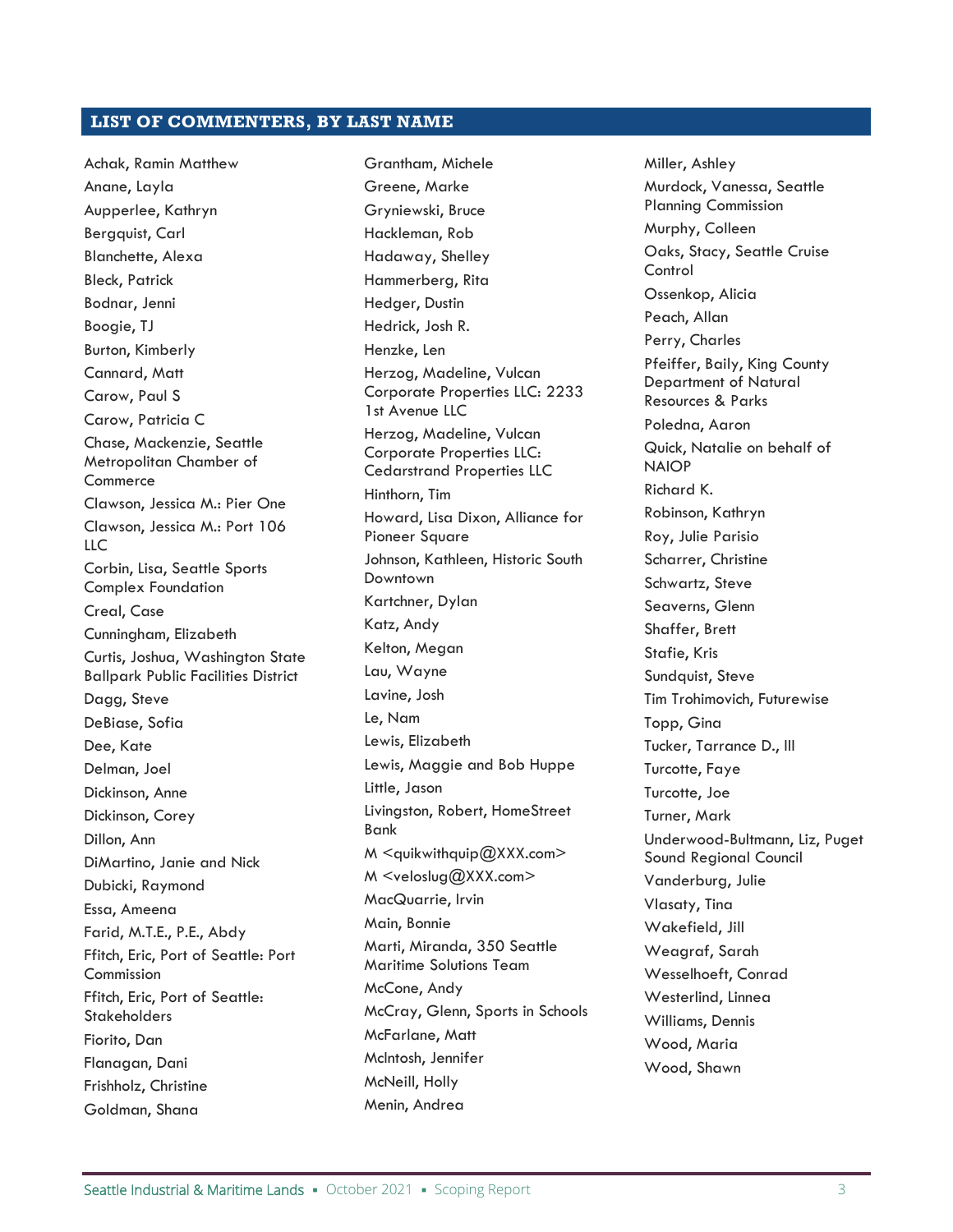# **Summary of Written Comments**

Written comments are summarized in thematic and topical areas, followed by a brief response for how the City has considered the comment theme and how it will be addressed in the EIS.

### **Environmental Topics**

Commenters made suggestions for the environmental topics that should be included in analysis in the EIS. Topics for study that were suggested, sometimes by multiple commenters, include the following:

- **Vulnerable Communities and Equity/Environmental Justice.** Comments suggested the EIS address environmental justice, including historic and continuing environmental and health impacts to vulnerable communities, and that the EIS should include an overview of past and historic land use actions that harmed vulnerable communities or were racially unjust.
- **EXTERFIFIOR GASAIR GAS/Air Quality Approach.** Some commenters suggested that an air quality and greenhouse gas analysis should be included that addresses how regional transportation and tourism, including maritime transportation, contributes to emissions.
- **EXTERGHMENGE Change / Sea Level Rise.** Several commenters desired that the EIS thoroughly address climate change and sea level rise.
- **Transportation and Freight**. Comments suggested that the transportation analysis needs to consider all modes of travel in the study area and should also include an analysis of the role that heavy rail plays in the transportation system.

*Response - Vulnerable Communities and Equity/Environmental Justice:* The EIS will include a review of past plans and policies, including consideration of racial inequities and effects on indigenous peoples. The EIS scope includes an evaluation of the current and future location of land uses, housing, and jobs and the likely impacts related to air, noise, glare, and contamination. The mitigation measures section could identify actions or programs that the City could pursue to address potential impacts on vulnerable populations. The objectives of the proposal include: "Improve environmental health for people who live or work in or near industrial areas – especially at transitions to residential areas or urban villages." Mitigation measures that further equity and environmental justice can be linked to this objective.

*Response - Greenhouse Gas/Air Quality Approach:* The EIS scope includes air quality and greenhouse gas emissions comparisons due to the future mix of land uses and vehicle miles traveled. Available state or regional inventories, programs, and policies (e.g. ships, freight) can be referenced and included in the analysis to the extent feasible. The City intends to include analysis on the effect of electric shore power and other fleet electrification efforts on emissions. In response to this area of comment the City will include as an integrated part of the proposal a new Comprehensive Plan text policies about electrification in one or more of the action alternatives. Additionally, the mitigation measures section could identify actions or programs that the City could pursue to address potential greenhouse gas and air quality impacts.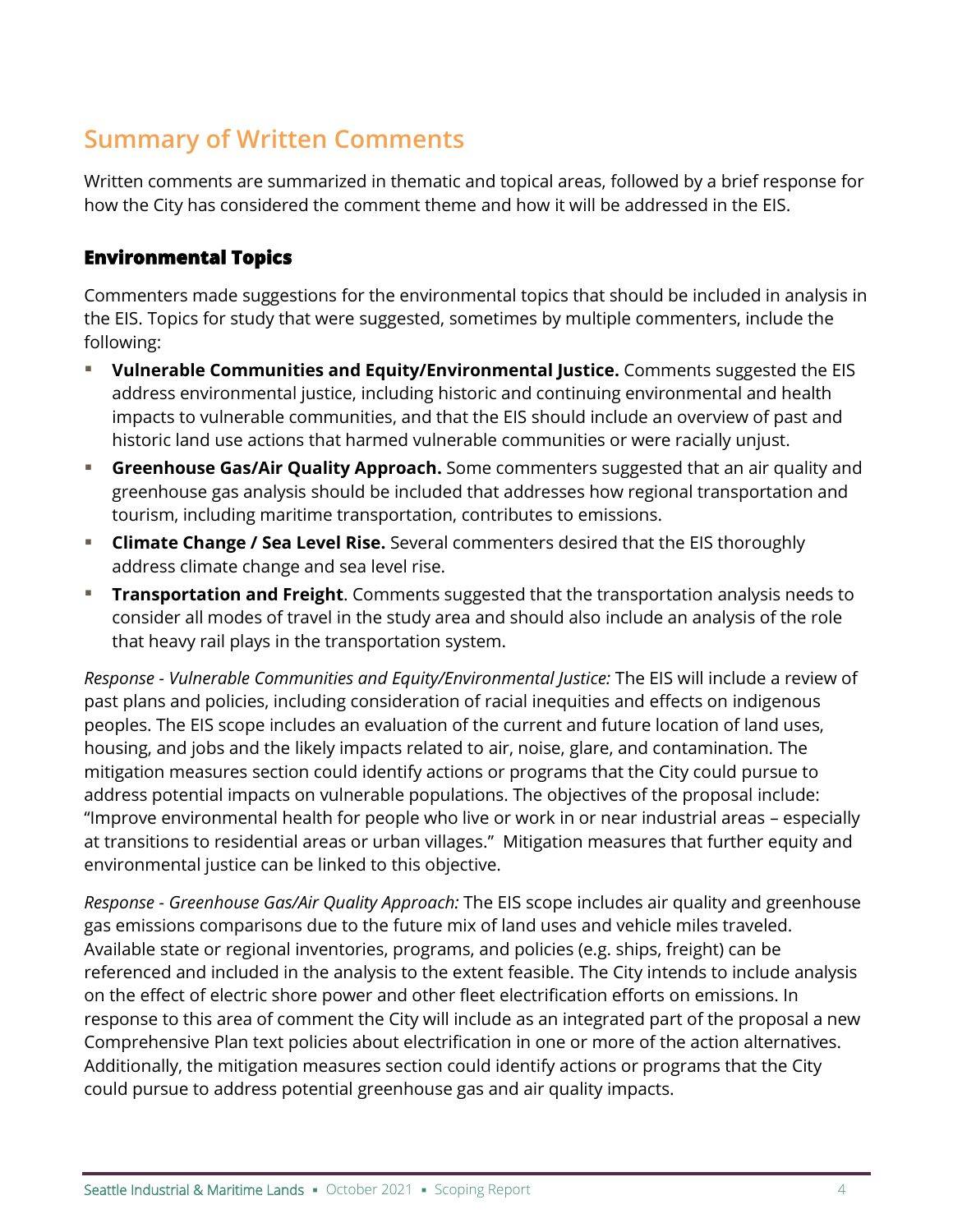*Response – Climate Change / Sea Level Rise:* The EIS scope includes an evaluation of sea level rise and climate change potential under each of the alternatives. The EIS will include a baseline of expected changes to climate and future sea level rise and will include discussion of how these changes will affect industrial lands for each alternative.

*Response - Transportation:* The transportation analysis will include all known or planned transportation infrastructure changes that will occur during the EIS's time horizon. The transportation evaluation will consider changes in the study area in the context of citywide traffic trips using the citywide traffic model. Heavy rail will also be considered in the EIS.

### **Housing / Economics**

Commenters made several suggestions related to housing and economics. Many of these suggestions were for features that commenters wished to see in the proposal. These suggestions include:

- **I** MIC boundaries. Some commenters suggested industrial land / MIC boundaries should be retained, while others wished to retain the current practice of allowing MIC boundary changes through the annual amendment process.
- **Transit Oriented Development (TOD) / Housing**. Some commenters suggest the City should study traditional TOD around transit stations that would include housing. Some felt that due to housing affordability considerations or particular site considerations, the City should allow for more housing. Other commenters believe that housing is incompatible with industrial areas and expansions of housing allowances should not be studied.
- **EXTED THE Consistency with regional plans.** Some commenters emphasized that the proposal should ensure consistency with regional plans and policies for growth including the VISION 2050 plan and the Puget Sound Regional Council's (PSRC) MIC subarea plan requirements.
- **EXTED Industrial definitions.** Several commenters argued that the nature of industry is changing and the city should reevaluate what it considers industrial activity.
- **Employment projections.** Commenters suggested that the alternatives should include projections for the amount and type of future employment.
- **Economic feasibility or market analysis.** Some commenters expressed concerns that some of the land use concepts may not be economically feasible and the City should conduct economic feasibility analysis to ensure zoning changes are viable for development.

*Response -MIC Boundaries:* The City anticipates considering whether to limit MIC Boundary changes to the Comprehensive Plan Periodic Review (next in 2024) or allow it as part of its annual docket process. This policy option is part of the proposal under study. Final decisions by the Mayor and Council would decide whether to implement such a policy change. Alternatives 3 and 4 in the proposal include minor changes to MIC boundaries.

*Response - Transit Oriented Development / Housing:* Consistent with the PSRC criteria for designating Manufacturing Industrial Centers to focus industrial uses in the MIC, the EIS will not study allowing residential uses in majority of the study area. EIS alternatives include range of additional employment densities at existing and future light rail stations with a focus on a land use concept of transit-oriented employment or industrial TOD. To ensure consistency with PSRC Regional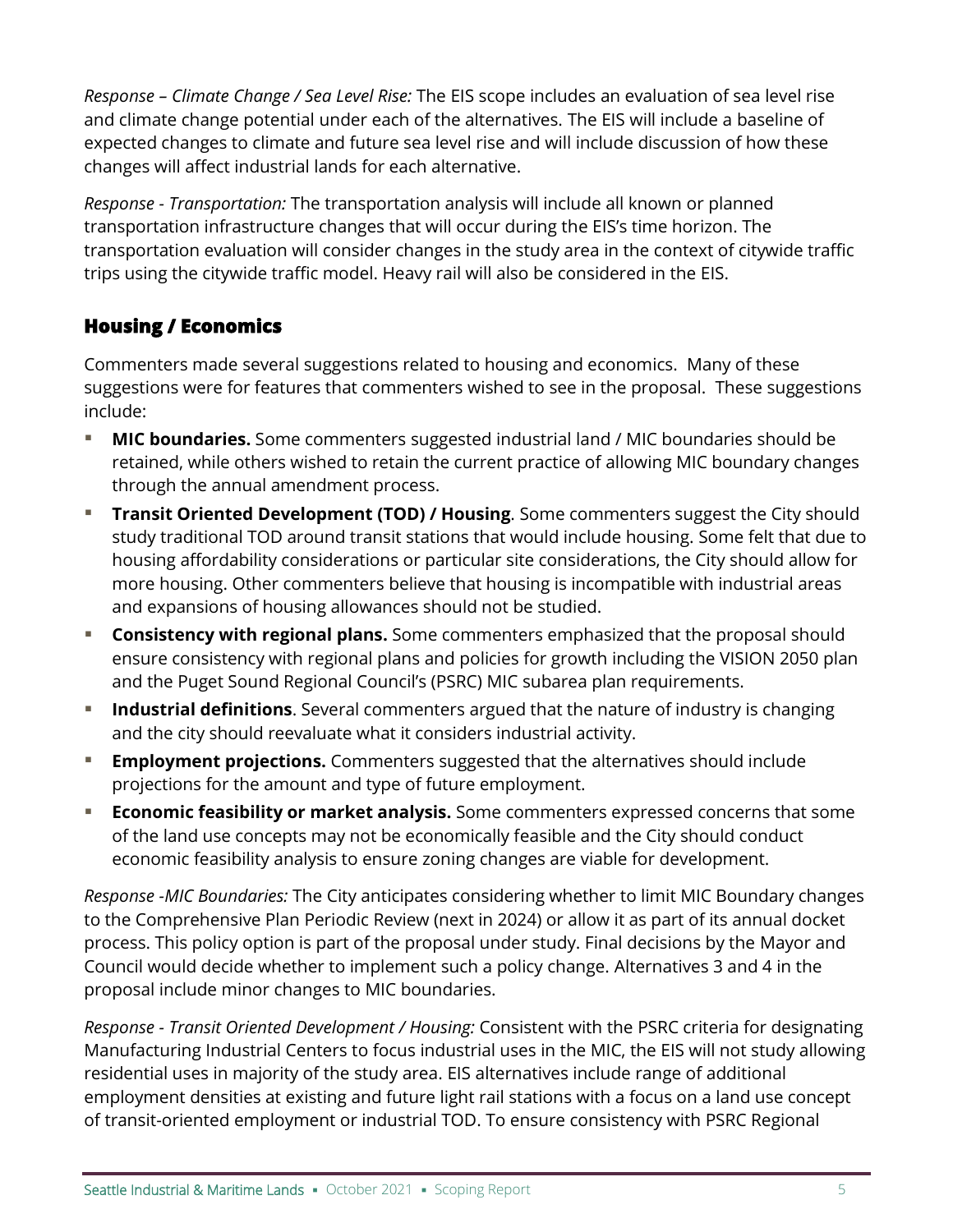Centers criteria, the focus of land uses in the study area are non-residential. Alternatives 3 and 4 considers limited additional flexibility of existing allowances for Artist/Studio Housing and Caretakers Quarters housing in the proposed Urban Industrial zone only. The amount of housing varies from 600 to 2,200 industry supportive units between Alternatives 3 and 4 and the EIS will study the impact of that housing on all elements of the environment including land use compatibility. Final calibration of standards may be informed by the EIS and related studies.

*Response - Consistency with Regional Plans:* The EIS will address the policy framework for MIC designation including the Growth Management Act (GMA) and PSRC Vision 2050. The land use section of the EIS will also address the role of the Container Port Element of the Comprehensive Plan. The EIS and planning effort leading to a legislative recommendation will be consistent with subarea planning guidance from PSRC. The EIS will study applicable PSRC Regional Centers Framework and its MIC standards to retain a large majority of study area land in industrial use.

*Response - Address Industrial Definitions:* The EIS will include study of revised zones (MMI, II, and UI). The EIS will help the City eventually develop a proposal that will identify the specific zones standards including uses.

*Response - Employment Projections:* The EIS and related studies are anticipated to consider accessibility to a range of job types and quantities, and this will form the basis to compare impacts between alternatives. For each alternative, the EIS will include a numerical projection for jobs by sector and subarea within the study area through 2044.

*Response - Economic Feasibility or Market Analysis:* SEPA does not require cost-benefit or economic analysis (WAC 197-11-448 and 450). Separate from the EIS, the City will consider economic feasibility information in preparation of any zoning change and/or Comprehensive Plan change proposal.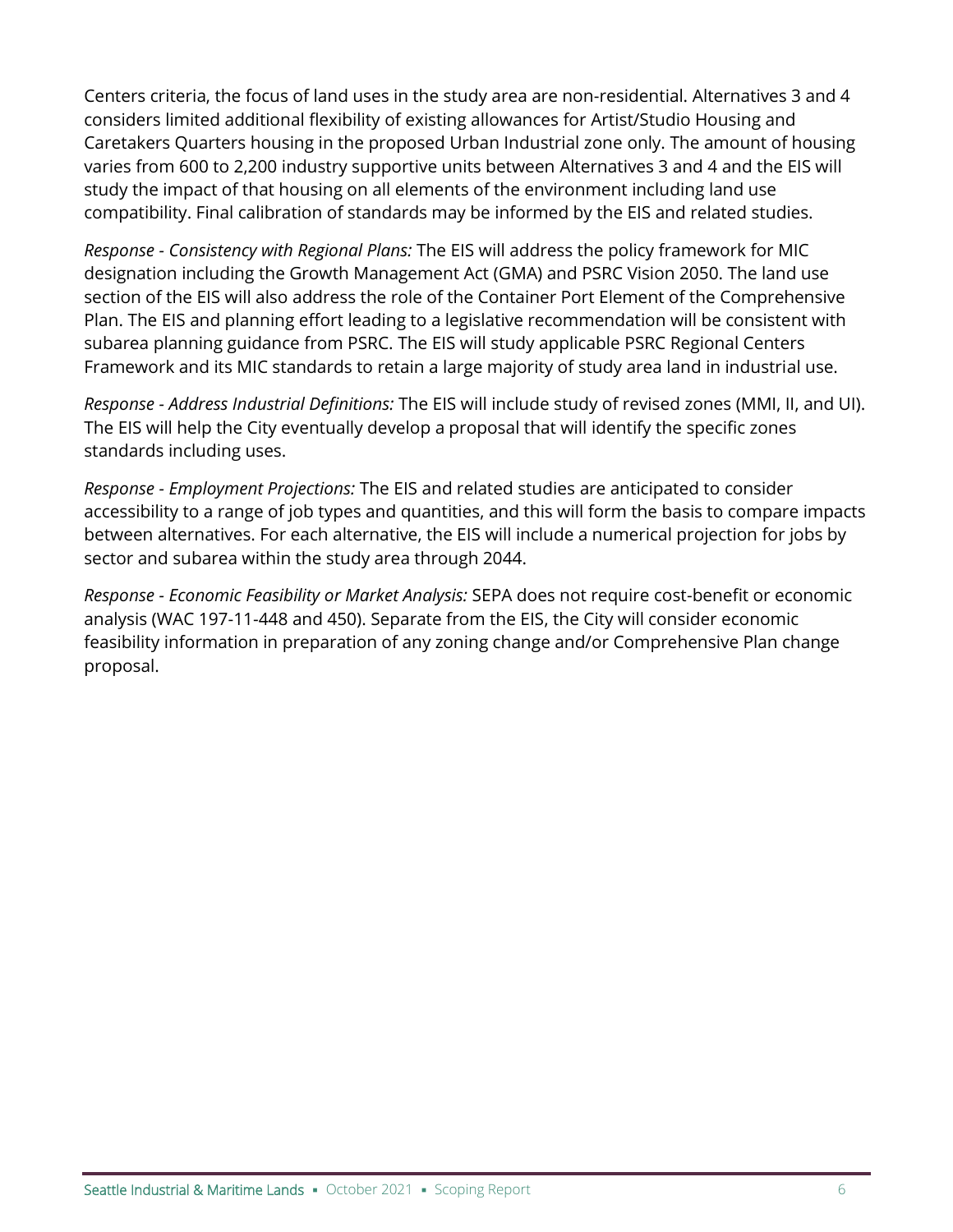### **Property Requests**

Some commenters made suggestions for zoning or comprehensive plan designation change that should be included for study for certain specific properties. Suggestions for specific sites and areas are summarized in [Exhibit 2.](#page-7-0)

#### <span id="page-7-0"></span>**Exhibit 2. Property Requests**

| <b>Issue</b>                                                                                                                                                                                                                                                          | <b>Response</b>                                                                                                                                                                                                                                                                                                                                                                                                                                                                                                                                                                                                                                                                                                                                                                                                                                                                                                                                                                                                                                                                                                                                                                                 |
|-----------------------------------------------------------------------------------------------------------------------------------------------------------------------------------------------------------------------------------------------------------------------|-------------------------------------------------------------------------------------------------------------------------------------------------------------------------------------------------------------------------------------------------------------------------------------------------------------------------------------------------------------------------------------------------------------------------------------------------------------------------------------------------------------------------------------------------------------------------------------------------------------------------------------------------------------------------------------------------------------------------------------------------------------------------------------------------------------------------------------------------------------------------------------------------------------------------------------------------------------------------------------------------------------------------------------------------------------------------------------------------------------------------------------------------------------------------------------------------|
| About 76 comments supporting removal of land<br>from the MIC adjacent to SW Harbor Blvd and<br>T5 to support development of Seattle Sports<br>Complex. Alternatively, they suggested<br>increasing the maximum size of use limit for<br>indoor recreation facilities. | The City will study an increase in the maximum size of use for<br>indoor recreation uses in one of the action alternatives.                                                                                                                                                                                                                                                                                                                                                                                                                                                                                                                                                                                                                                                                                                                                                                                                                                                                                                                                                                                                                                                                     |
| Remove more land from MICs. Locations<br>suggested in Ballard, W. Armory Way, Pier One.<br>Expand Seattle Mixed (SM) to more areas.<br>Consider prior EIS for Terminal 5.<br>Study impacts of redevelopment options other<br>than proposed in the alternatives.       | The City of Seattle, as the Lead Agency, has the prerogative<br>to define the range of alternatives it studies in the EIS.<br>The EIS represents an implementation action of the recently<br>completed Industry and Maritime Strategy and the<br>alternatives are heavily informed by the recommendations of<br>that strategy, including adding no significant new housing in<br>industrial areas.<br>The EIS will also include proposed Comprehensive Plan<br>amendments that implement the Industry & Maritime strategy,<br>including polices related to establishing new zone<br>classifications, master planning future redevelopment of the<br>Interbay Armory and WOSCA sites, removal of targeted<br>areas of Georgetown and South Park from the MIC, and the<br>timing of Comprehensive Plan amendments that removes land<br>from MICs.<br>The EIS will consider a policy to allow for MIC boundary<br>adjustments during the periodic review or during the annual<br>amendment process.<br>The EIS may consider prior SEPA documents prepared by the<br>City or other entities, but the EIS will focus on the<br>programmatic implementation of the Industry and Maritime<br>Strategy. |
| The project overview makes assumptions about<br>future redevelopment of T46, the Coast Guard<br>Facility, and the Interbay Armory that are<br>premature.                                                                                                              | None of the EIS alternatives includes an analysis of different<br>land uses on the referenced sites. The project overview<br>describes potential redevelopment projects that based on<br>current information are reasonably foreseeable. Any change<br>in land use on these sites would be the result of processes<br>outside the scope of this EIS. This project does include<br>language related to master planning at the WOSCA and<br>Armory sites, but that is simply to establish the City's role in<br>any future discussions of land use on those sites.                                                                                                                                                                                                                                                                                                                                                                                                                                                                                                                                                                                                                                |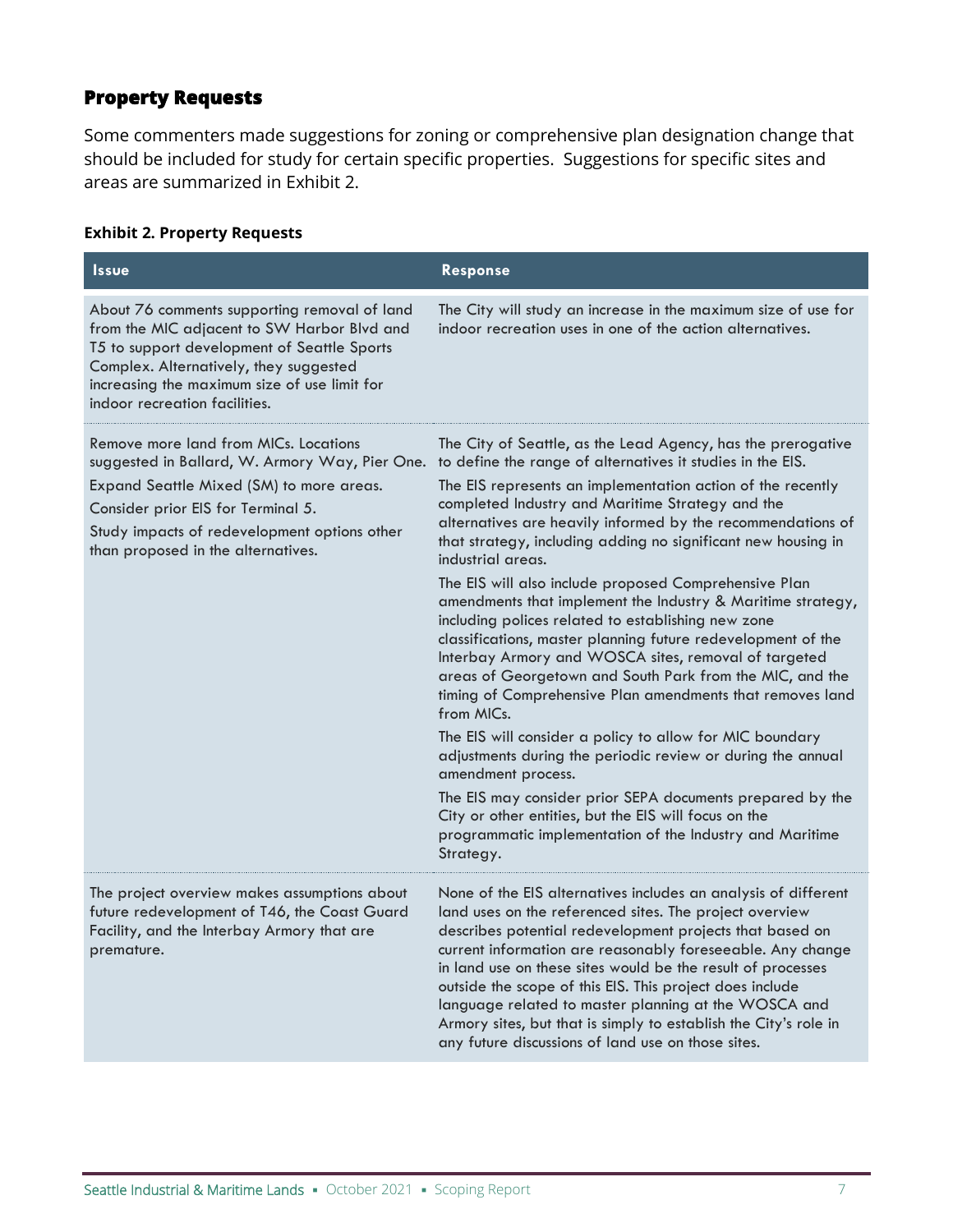| <b>Issue</b>                                                                                                            | <b>Response</b>                                                                                                                                                                                                                                                                                                                                                                                                                                                                                                      |
|-------------------------------------------------------------------------------------------------------------------------|----------------------------------------------------------------------------------------------------------------------------------------------------------------------------------------------------------------------------------------------------------------------------------------------------------------------------------------------------------------------------------------------------------------------------------------------------------------------------------------------------------------------|
| Armory                                                                                                                  | The proposal includes a policy change calling for<br>collaborative master planning of the Armory site. The site is<br>within the MIC, and the proposal is that updated MIC policies<br>and industrial zone designations will apply to the site. Should<br>the State and partners wish to pursue non-industrial future<br>uses, that would have to be determined through a master<br>planning process in partnership with the City and other entities<br>and would be the subject of a separate environmental review. |
| Fiorito properties one half block located in the<br>Ballard Interbay MIC. This block abuts the<br>border of the BINMIC. | The properties are studied for Urban Industrial in both<br>Alternatives 3 and 4. These alternatives including differing<br>allowances for industry-supportive housing.                                                                                                                                                                                                                                                                                                                                               |
| Cederstrand Properties - This property is just<br>south of the Stadium District.                                        | Alternative 4 extends the Urban Industrial zone south along<br>1st Ave. S. as far as S. Stacy St. and would about the Industry<br>and Innovation zone in this option.                                                                                                                                                                                                                                                                                                                                                |
| Urban Industrial (UI) as described, is<br>inappropriate for the Stadium District.                                       | The comment is noted. See the discussion of the Stadium<br>District in the proposed Industrial and Maritime Strategy.                                                                                                                                                                                                                                                                                                                                                                                                |

### **Process**

Some commenters were concerned about the timing of the DEIS issuance and comment period overlapping that of the Sound Transit West Seattle and Ballard Link Extension DEIS also anticipated to be issued in late 2021.

*Response – Process:* The Sound Transit EIS is a different proposal from the Industrial Maritime Strategy. City staff are coordinating information and data from Sound Transit to the greatest extent possible. City staff understand the time and challenge of preparing EIS comments. City staff are coordinating with Sound Transit and striving to avoid overlap of DEIS comment periods. In the range of alternatives, the proposed land uses are informed largely by the expected future transit stations.

# **Survey Responses**

During the scoping period a survey was available on the project website and story map, using the platform Survey Monkey. The survey asked twelve questions. 44 people responded to the survey, and about 35 people completed the survey entirely. A brief summary of the responses is provided here and the full extent of the survey responses is included in Appendix B.

The first question asked about the environmental topics that should be included for study. The top response receiving 20 responses was Air Quality and Greenhouse Gases, followed closely by Transportation and Contamination that received 19 responses. Land and Shoreline Use received 17 responses. 11 other topics received ten or fewer responses.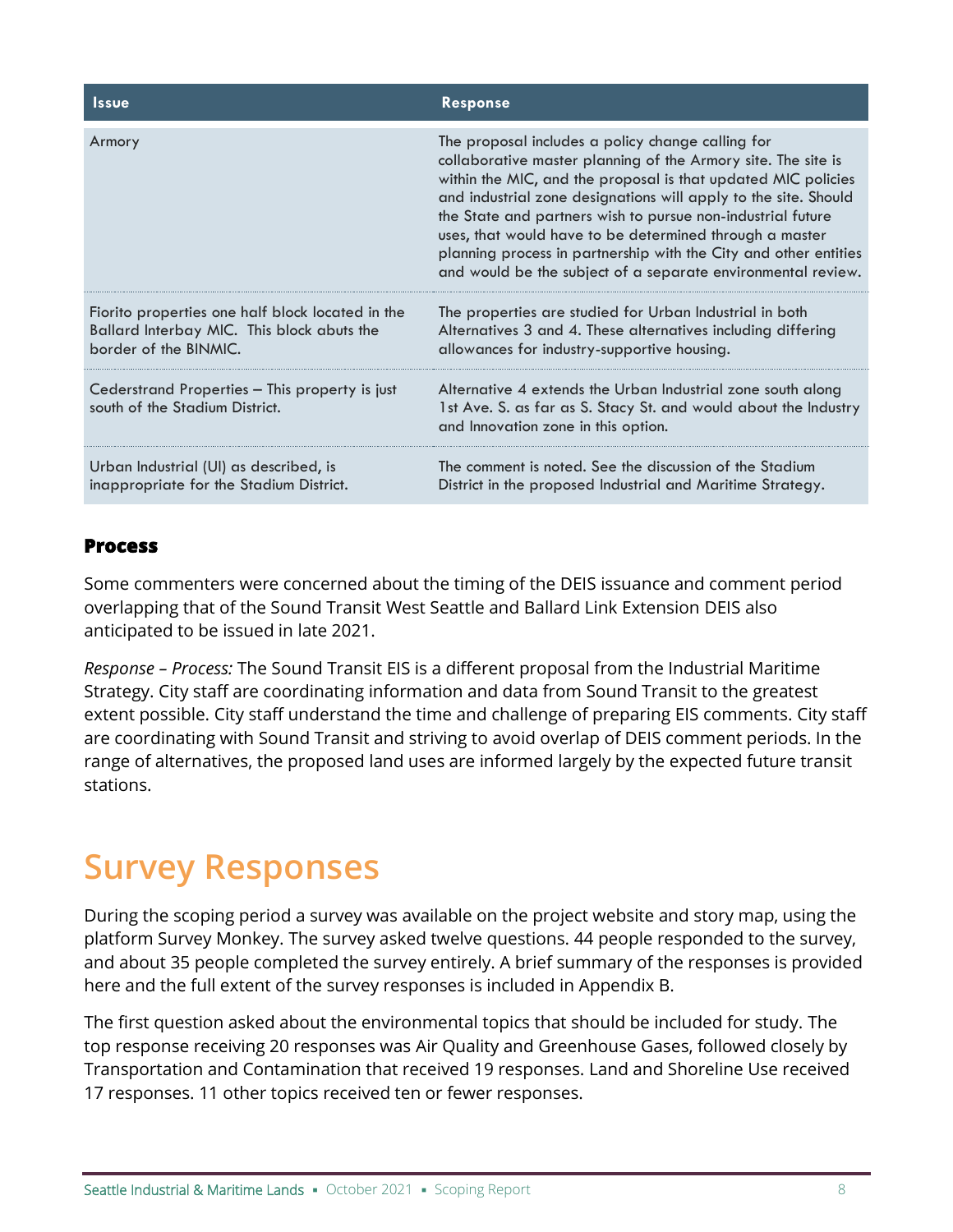Questions 2 – 5 asked responders to comment about what they liked or didn't like for each of the proposed alternatives.

For the No Action Alternative, some appreciated the current Comprehensive Plan and zoning for its maintenance of industrial and maritime uses and development standards in the MICs while others do not like retaining the No Action Alternative. Suggestions for change included allowed land uses either inside the study area or adjacent (e.g. allow more housing adjacent to the study area to live near work or changes in West Seattle), or improved environmental or development standards, alternative transportation standards, etc. Questions about the No Action Alternative addressed economics, taxes, and the usefulness of this alternative. It should be noted that the No Action Alternative is required to be studied by the State Environmental Policy Act (SEPA).

For the Future of Industry Limited (Alternative 2), some commented that the alternative is aligned with the proposed Industrial and Maritime Strategy and is more protective of the industrial uses. Some would like to see an even higher share of industrial uses and less non-industrial uses, while others would like to see more housing. Some would like to see more mitigation, e.g. past contamination. Some wanted information on feasibility.

For the Future of Industry Targeted (Alternative 3), some appreciated the rethinking of uses near transit, as well as supporting primary industrial uses and limiting housing. Some wanted more housing or mixed uses. Some were concerned about focused removals of land from the MIC. Comments also addressed the need to consider climate change, sea level rise, and trees.

For the Future of Industry Expanded (Alternative 4), some liked the expanded allowances for housing and adjustments to MIC boundaries in Georgetown and South Park. Some were still concerned about jobs/housing and commuting, and others did not like the approach to housing and less protection for industrial. Comments also addressed the need to consider contamination. Some thought the distinction between alternatives was not easy to discern.

Questions 6 – 10 asked about how the responders experience or use the study area, and demographic information about the responders.

When asked how they experience the study area:

- 78% go to shops, office, or services in one of the areas
- 44% live near an industrial area
- 30% work at a business in one of the areas
- 12% own a business in one of the areas

When asked where they lived, the highest volume of responses were from the West Seattle and Delridge areas. Aside from those, numerous other areas of the city were represented with two or less. West Seattle was also the most common work location for responders.

Nearly two thirds of the responders identified as White and about 10% as Hispanic/Latinx. 21% of responders were 35-44 years of age, 30% were 45-54 years of age, and 26% were 55-64 years of age.

Question 11 was a final open ended question allowing respondents to share anything else on the Industrial and Maritime Strategy. Some identified properties of concern, some wanted to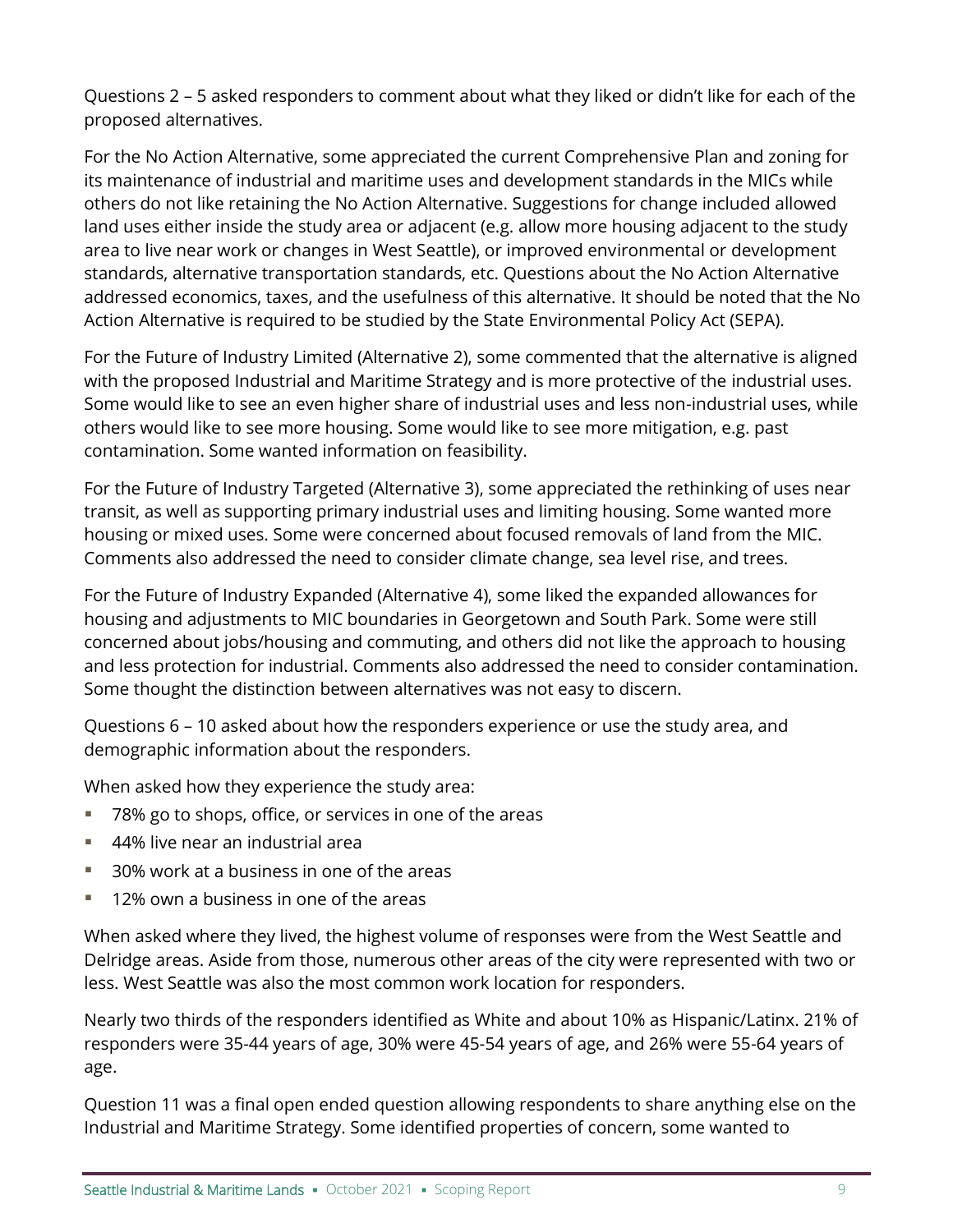emphasize the need to protect industrial uses from encroachment, some identified environmental justice topics, and others reflected on availability of land for the range of industrial uses.

# **Stakeholder Informational Meetings**

During the scoping phase City staff held virtual information meetings or telephone calls with individuals and stakeholder groups known to have an interest in topics that would be addressed in the EIS. Stakeholder meetings included an overview of the EIS process and general two-way discussion of maritime and industrial strategy topics. Some participants in these meetings later submitted written scoping comments. City staff gained an understanding of issues of interest through the stakeholder meetings. Meetings with the following groups were held:

- Burlington Northern Santa Fe (BNSF)
- **E** Chinatown / International District Public Development Authority (SCIPDA)
- Duwamish Tribe
- **Exercise Fremont Dock Company**
- Futurewise
- **Georgetown Community Council**
- GotGreen Seattle
- Group meeting with heads of labor organizations
- Historic South Downtown
- Housing Development Consortium
- National Association of Investment and Office Properties (NAIOP)
- North Seattle Industrial Association (NSIA)
- Seattle 350 / Seattle Cruise Control
- Seattle Jobs Initiative
- Seattle Planning Commission staff
- Share the Cities / The Urbanist
- South Park Neighborhood Association / SPARC
- Union Pacific Railroad
- Vipond Group

# **Public Meetings**

Two one-hour virtual workshop sessions were scheduled on July 21 (9am) and July 26 (6 pm). There were about 7 participants beyond city staff and consultants. The primary purpose of the meetings was to share the Industrial and Maritime Strategy, the EIS Scoping process and how to comment, and to allow for participant questions.